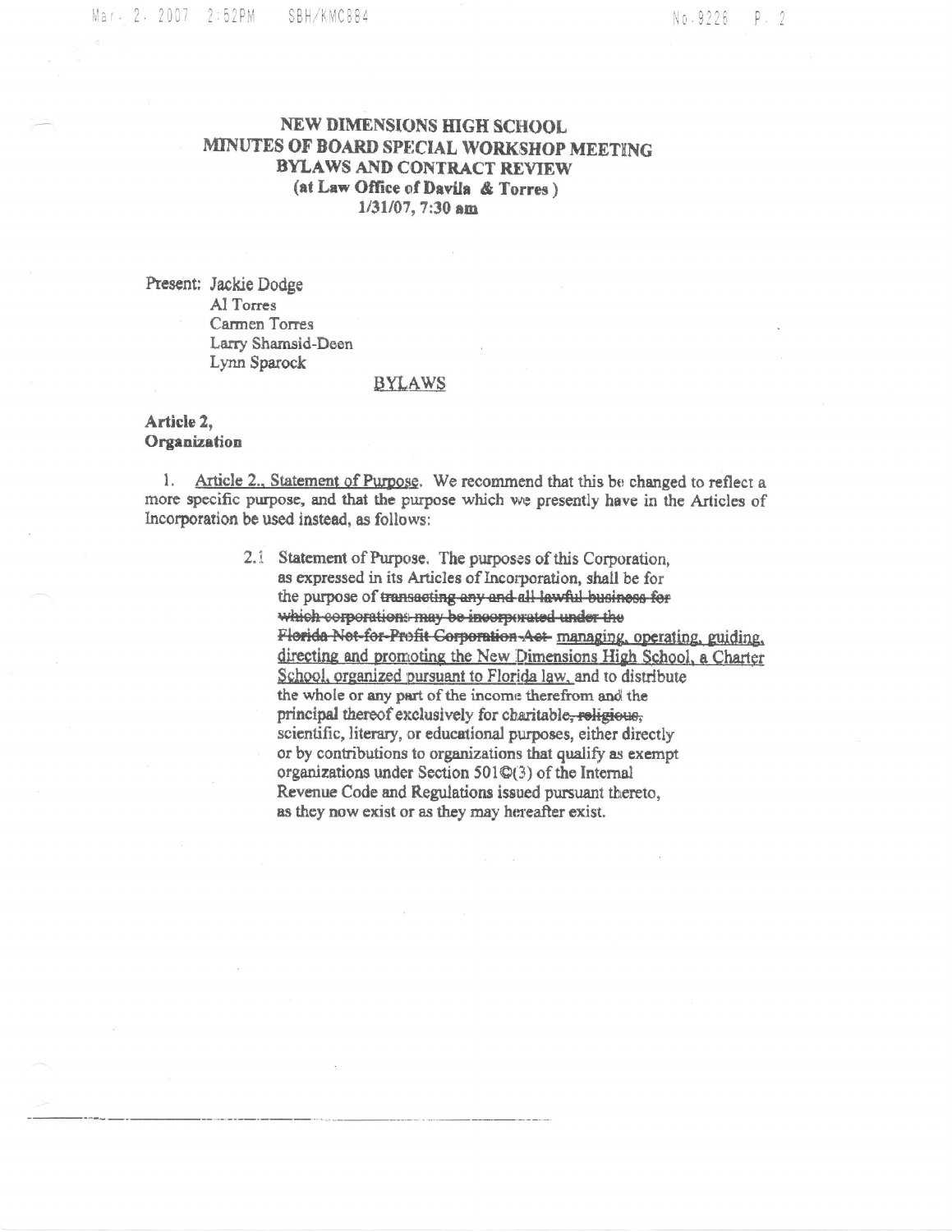2. That Article 2, paragraph 2.2, be changed to add the following underlined wording at the end of the first sentence as follows:

"...under Section 501c3 of the Internal Revenue Code of 1986 (or the corresponding provisions of any future United States Internal Revenue Law), as the Board shall determine, or pursuant to Florida Statute and the provisions of the School Board of Osceola County Charter School Contract dated June 3, 1998. Any of such assets not so disposed of..."

## Article 4 **Board of Directors**

- 3. Article 4.1, Board of Directors. We recommend that the current "quorum of no less than 40%", be increased or changed to " a majority."
- Article 4.2.1, Founding Members. We agreed to hold this discussion with the 4. full board.
- 5. Article 4.2.12, Quorum and Action of the Board.
	- a. We recommend changing the current 40% quorum to a majority.
	- b. We recommend changing the wording "must be present in person" to "must be present in person or by proxy or telephonically."
- 6. Article 4.2.9, Annual Meetings of the Board. We recommend changing the annual meeting date of "the first day of April of each year" to "no later than May 31<sup>st</sup> of each year."

## Article 5 Officers

7. Article 5.4, Resignation or Removal of Officers. We recommend adding the following sentence at the end: "The Board may remove, by majority vote, with or without cause, any officer without notice, and specifically, but not by way of limitation, may remove any member from office for failing to attend three consecutive meetings." This would basically be consistent with Article 6, Committees of the Board, paragraph 6.6, Resignation or Removal of Committee Members.